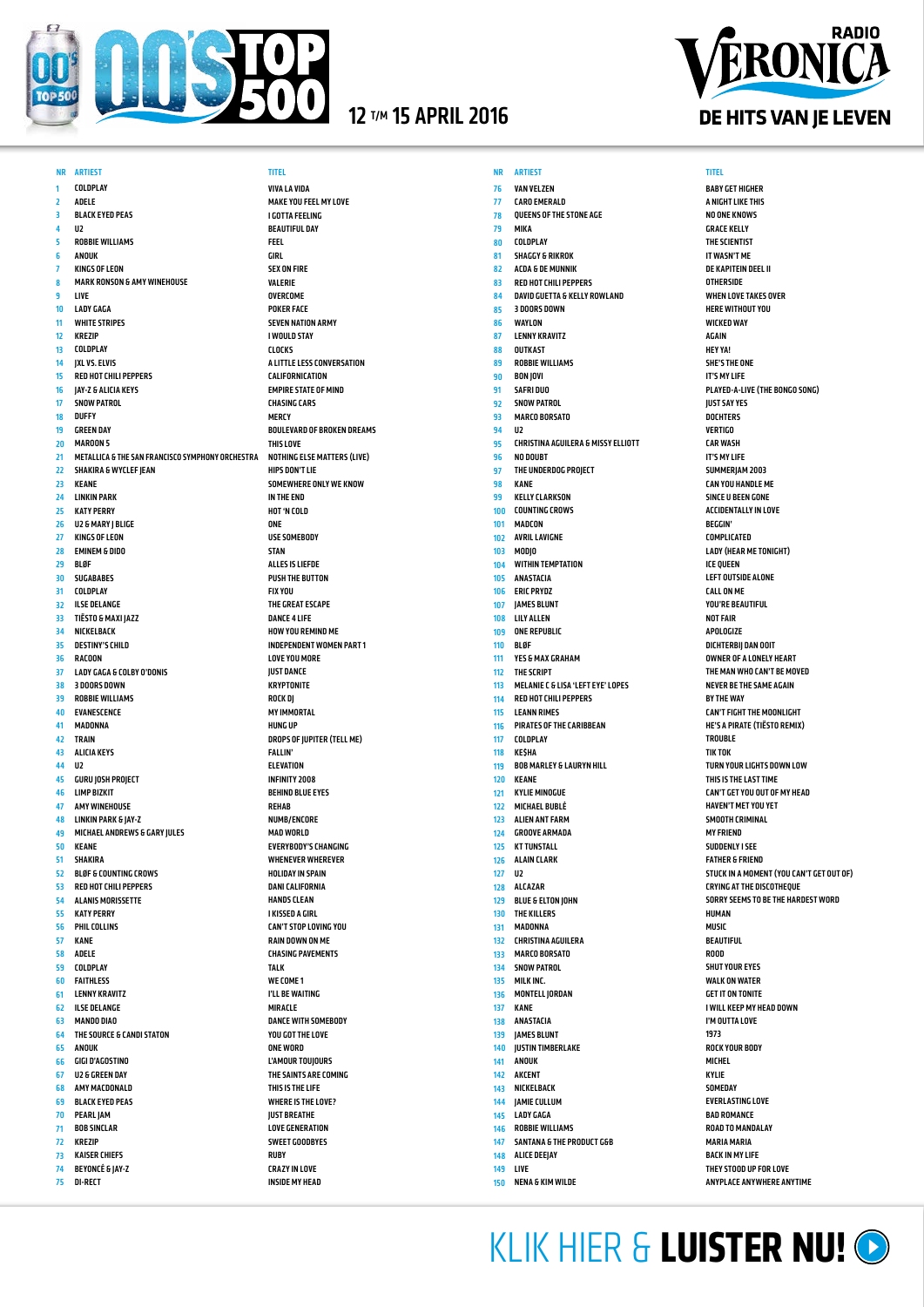



151 SPILLER ANDRÉ HAZES 153 DI-RECT 154 NELLY VANESSA CARLTON ALL SAINTS 157 CREED NATASHA BEDINGFIELD JENNIFER LOPEZ 160 THE FRAY 161 KELLY CLARKSON 163 USHER HOOBASTANK CARO EMERALD MADONNA & JUSTIN TIMBERLAKE 167 ANOUK BOMFUNK MC'S JOSS STONE NICKELBACK SUGABABES MICHAEL BUBLÉ GYM CLASS HEROES 174 KATE RYAN ROBBIE WILLIAMS 177 LIVE 178 SONIQUE ATOMIC KITTEN 180 MOBY 181 BLØF NORAH JONES 183 RIHANNA 184 TEXAS ENRIQUE IGLESIAS 186 KOSHEEN RED HOT CHILI PEPPERS PUSSYCAT DOLLS & BUSTA RHYMES MARCO BORSATO 190 REAMONN FAITHLESS JAMES MORRISON BRITNEY SPEARS STONE SOUR NELLY FURTADO MICHAEL GRAY SNOW PATROL 198 P!NK 199 JUANES EVANESCENCE GWEN STEFANI 202 WESTLIFE GABRIELLE 204 U2 ROBBIE WILLIAMS UNITING NATIONS COUNTING CROWS & VANESSA CARLTON MARY J. BLIGE DE POEMA'S 210 ANOUK 211 ROBIN S. KELLY CLARKSON 213 RACOON JUSTIN TIMBERLAKE DAFT PUNK 216 ADELE 217 R.E.M. ANASTACIA 219 MUSE LENE MARLIN LEONA LEWIS SANTANA & ROB THOMAS PETER FOX NELLY FURTADO 225 RASMUS ARMAND VAN HELDEN GAVIN DEGRAW

GROOVE JET ZIJ GELOOFT IN MIJ TIMES ARE CHANGING HOT IN HERRE A THOUSAND MILES PURE SHORES WITH ARMS WIDE OPEN THESE WORDS LET'S GET LOUD HOW TO SAVE A LIFE MY MY MY MY LIFE WOULD SUCK WITHOUT YOU YEAH THE REASON **BACK IT UP** 4 MINUTES LOST FREESTYLER YOU HAD ME **ROCKSTAR** HOLE IN THE HEAD EVERYTHING CUPID'S CHOKEHOLD FOLLOW THROUGH VOYAGE VOYAGE SEXED UP THE DOLPHINS CRY IT FEELS SO GOOD WHOLE AGAIN PORCELAIN HIER SUNRISE DON'T STOP THE MUSIC INNER SMILE **HERO** HIDE U TELL ME BABY DON'TCHA BINNEN SUPERGIRL I WANT MORE YOU GIVE ME SOMETHING OOPS... I DID IT AGAIN THROUGH GLASS I'M LIKE A BIRD THE WEEKEND CRACK THE SHUTTERS SO WHAT LA CAMISA NEGRA BRING ME TO LIFE THE SWEET ESCAPE UPTOWN GIRL OUT OF REACH WINDOW IN THE SKIES YOU KNOW ME OUT OF TOUCH BIG YELLOW TAXI FAMILY AFFAIR ZIJ MAAKT HET VERSCHIL R U KIDDIN' ME SHOW ME LOVE 2008 BREAKAWAY LAUGH ABOUT IT CRY ME A RIVER ONE MORE TIME COLD SHOULDER IMITATION OF LIFE PAID MY DUES UPRISING SITTING DOWN HERE BLEEDING LOVE **SMOOTH** HAUS AM SEE ALL GOOD THINGS (COME TO AN END) IN THE SHADOWS

226 CHRISTINA AGUILERA 227 228 229 230 231 LILY ALLEN  $222$ 233  $234$ 235 236 237 238 239 240 241 242 ALL-AMERICAN REJECTS 243 SUGABABES 244 FREESTYLERS 245 246  $247$ 248 249 250 251 252 SCISSOR SISTERS 253 DIDO 254 255 256 257 KREZIP 258 259 260 261 MARCO BORSATO 262 263 COLDPLAY 264 GABRIELLE 265 CABIN CREW 266 MARK KNOPFLER 267 LAS KETCHUP 268 **269** 270 271 272 FAITH EVANS 273 274 TATU 275 276 277 278 279 280 281 282 283 284 285 KID ROCK 286 287 NATASHA BEDINGFIELD 288 LIVE 289 CASCADA 290 291 292 ONE NIGHT ONLY 293 294 295 296 297 298 JOHN LEGEND 299 SCOOP 300 BRIAN MCFADDEN TIËSTO BLØF SEPTEMBER COLDPLAY JOHN LEGEND RED HOT CHILI PEPPERS P!NK SOPHIE ELLIS-BEXTOR JACK JOHNSON ROBBIE WILLIAMS ALAIN CLARK FOO FIGHTERS MADONNA ILSE DELANGE  $\overline{112}$ ENRIQUE IGLESIAS JEWEL .<br>Nickel Rack JAMIE LIDELL **BEYONCÉ** KANE **WHEATIIS** THE SHADESHIETEDS MILOW RONAN KEATING BLACK EYED PEAS BON JOVI DJ SAMMY & YANOU ROBBIE WILLIAMS & THE PET SHOP BOYS THE CALLING SNOOP DOGG & PHARRELL OWL CITY BLØF SIMON WEBBE ANOUK JUSTIN TIMBERLAKE KATIE MELUA GREEN DAY SOPHIE ELLIS-BEXTOR JOHN MAYER FIVE & QUEEN CHRISTINA AGUILERA, LIL' KIM, MYA & P!NK GUUS MEEUWIS WHITNEY HOUSTON & ENRIQUE IGLESIAS LENNY KRAVITZ SHAGGY & RAYVON NELLY FURTADO **KANE** JENNIFER LOPEZ MARIA MENA TOPLOADER NR ARTIEST TITEL NR ARTIEST TITEL

**HURT** FLIGHT 643 MOOIE DAG CRY FOR YOU IN MY PLACE SMILE SAVE ROOM **SNOW** PLEASE DON'T LEAVE ME MURDER ON THE DANCEFLOOR SITTING, WAITING, WISHING BODIES THIS AIN'T GONNA WORK WHEELS **SORRY** SO INCREDIBLE GIVES YOU HELL **STRONGER** PUSH UP SOMETIMES YOU CAN'T MAKE IT ON YOUR OWN TIRED OF BEING SORRY INTUITION PHOTOGRAPH MULTIPLY SINGLE LADIES NO SURRENDER I DON'T FEEL LIKE DANCING THANK YOU TEENAGE DIRTBAG LOLA'S THEME YOU DON'T KNOW PLUG IT IN & TURN ME ON IF TOMORROW NEVER COMES LET'S GET IT STARTED HAVE A NICE DAY AFSCHEID NEMEN BESTAAT NIET HEAVEN SPEED OF SOUND RISE STAR 2 FALL WHAT IT IS THE KETCHUP SONG (ASEREIE) SHE'S MADONNA WHEREVER YOU WILL GO DROP IT LIKE IT'S HOT FIREFLIES MESMERIZED BLAUWE RUIS ALL THE THINGS SHE SAID NO WORRIES THREE DAYS IN A ROW LOVESTONED NINE MILLION BICYCLES 21 GUNS GET OVER YOU **DAUGHTERS** WE WILL ROCK YOU LADY MARMALADE GEEF MIJ JE ANGST ALL SUMMER LONG COULD I HAVE THIS KISS FOREVER UNWRITTEN RUN TO THE WATER **EVACUATE THE DANCEFLOOR** BELIEVE IN ME ANGEL JUST FOR TONIGHT POWERLESS MY BEST WASN'T GOOD ENOUGH LOVE DON'T COST A THING ALL THIS TIME (PICK-ME-UP SONG) DANCING IN THE MOONLIGHT P.D.A. (WE JUST DON'T CARE) DROP IT REAL TO ME

KLIK HIER & **[LUISTER NU!](http://www.radioveronica.nl/player/radio-veronica)**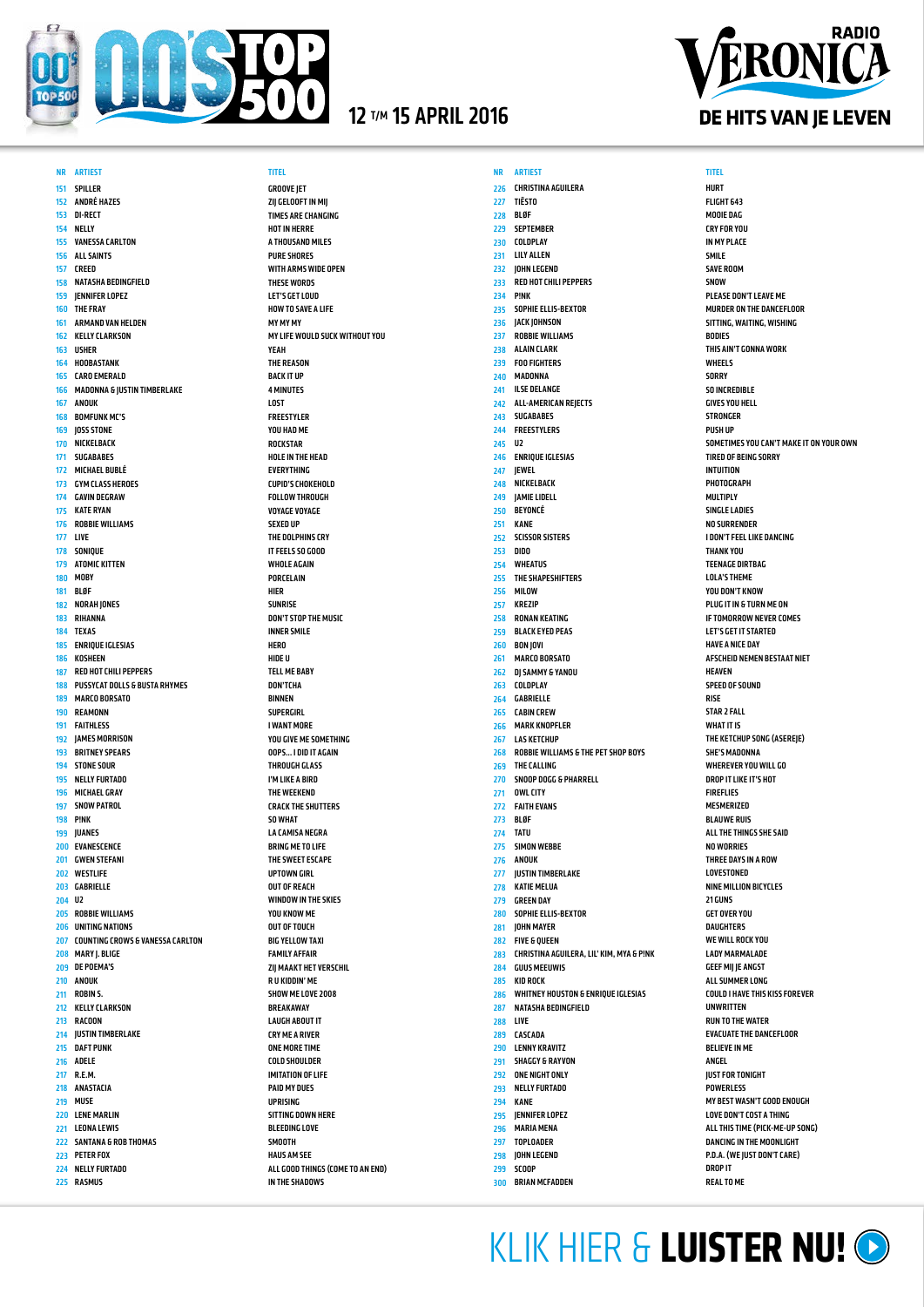

## **RADIO** RON DE HITS VAN JE LEVEN

301 CRAZYTOWN 302 SHAKIRA 303 ROOM 5 & OLIVER CHEATHAM 304 BLØF 305 GAVIN DEGRAW 306 DUFFY 307 BLACK EYED PEAS 308 BON JOVI 309 KATE RYAN 310 ROBBIE WILLIAMS 311 KEANE 312 THICKE 313 MISS MONTREAL 314 STUART 315 LIMP BIZKIT 316 KT TUNSTALL 317 PUSSYCAT DOLLS 318 DANIEL POWTER 319 KELLY CLARKSON 320 O-ZONE 321 THE KOOKS 322 MILOW 323 LIONEL RICHIE 324 MICHELLE BRANCH 325 CRAIG DAVID & STING 326 BOOTY LUV 327 KANE 328 P!NK 329 EDWARD MAYA & VIKA JIGULINA 330 DAUGHTRY 331 SUGABABES 332 ABEL 333 MADONNA 334 ROBBIE WILLIAMS 335 INTWINE 336 JUSTIN TIMBERLAKE 337 NATASHA BEDINGFIELD 338 MÊLÉE 339 JODY BERNAL 340 LEAF 341 GREEN DAY 342 ANASTACIA 343 SARA BAREILLES 344 COLDPLAY 345 GWEN STEFANI 346 BLØF 347 U2 348 ROGER SANCHEZ 349 ENRIQUE IGLESIAS 350 KURT NILSEN 351 MAROON 5 352 DESTINY'S CHILD 353 NICKELBACK 354 JOSS STONE 355 ALEX GAUDINO & CRYSTAL WATERS 356 DI-RECT 357 FERGIE 358 JASON MRAZ 359 KREZIP 360 DAVID GUETTA 361 PHIL COLLINS 362 RAZORLIGHT 363 GERI HALLIWELL 364 JAMES MORRISON & NELLY FURTADO 365 KANE 366 GUUS MEEUWIS 367 HI-TACK 368 ANOUK 369 JUANES 370 P!NK 371 U2 372 MADISON AVENUE 373 MADONNA 374 SIMPLE PLAN 375 MARCO BORSATO & LUCIE SILVAS NR ARTIEST TITEL NR ARTIEST TITEL

BUTTERFLY UNDERNEATH YOUR CLOTHES MAKE LUV DANSEN AAN ZEE **CHARIOT** WARWICK AVENUE DON'T PHUNK WITH MY HEART ONE WILD NIGHT DÉSENCHANTÉE ADVERTISING SPACE **BEDSHAPED** WHEN I GET YOU ALONE JUST A FLIRT FREE (LET IT BE) TAKE A LOOK AROUND BLACK HORSE & THE CHERRY TREE I DON'T NEED A MAN **BAD DAY** BECAUSE OF YOU DRAGOSTEA DIN TEI SHE MOVES IN HER OWN WAY AYO TECHNOLOGY ANGEL EVERYWHERE RISE & FALL BOOGIE 2NITE SOMETHING TO SAY JUST LIKE A PILL STEREO LOVE **HOME** ROUND ROUND ONDERWEG DON'T TELL ME TRIPPIN' HAPPY? WHAT GOES AROUND... COMES AROUND I BRUISE EASILY BUILT TO LAST QUE SI QUE NO **WONDERWOMAN** WAKE ME UP WHEN SEPTEMBER ENDS SICK AND TIRED LOVE SONG LOST! WHAT U WAITING FOR? ZE IS ER NIET MAGNIFICENT ANOTHER CHANCE CAN YOU HEAR ME? SHE'S SO HIGH SHE WILL BE LOVED SURVIVOR FAR AWAY TELL ME 'BOUT IT DESTINATION CALABRIA SHE BIG GIRLS DON'T CRY I'M YOURS OUT OF MY BED LOVE DON'T LET ME GO LOOK THROUGH MY EYES AMERICA IT'S RAINING MEN BROKEN STRINGS SO GLAD YOU MADE IT **BRABANT** SAY SAY SAY MODERN WORLD A DIOS LE PIDO DON'T LET ME GET ME ELECTRICAL STORM DON'T CALL ME BABY AMERICAN PIE YOUR LOVE IS A LIE EVERYTIME I THINK OF YOU

376 JORDIN SPARKS 377 378 379 380 381 382 383 KT TUNSTALL 384 385 386 387 388 389 390 391 392 ACDA & DE MUNNIK 393 RED HOT CHILI PEPPERS 394 TOM JONES & MOUSSE T 395 396 U2 397 398 399 400 ERIC PRYDZ 401 KREZIP 402 TIZIANO FERRO 403 JASON MRAZ 404 405 406 407 RACOON 408 409 JAMIE LIDELL 410 411 412 413 414 415 416 417 418 419 420 421 422 JAMES MORRISON 423 424 ALIZÉE 425 426 DI-RECT 427 JUNIOR SENIOR 428 DIDO 429 MARY MARY 430 431 432 433 434 435 436 437 U2 438 PLAIN WHITE T'S 439 J.C.A. 440 GABRIEL RIOS 441 LADY GAGA 442 ROBBIE WILLIAMS 443 SERGIO MENDES & BLACK EYED PEAS 444 INTWINE 445 ATC 446 GABRIELLA CILMI 447 448 VAN VELZEN 449 RIHANNA 450 KEANE **KEANE** MAROON 5 IN-GRID MIKA PAUL WELLER JUSTIN TIMBERLAKE BLØF & OMAR FARUK TEKBILEK YVES LAROCK DINAND WOESTHOFF THE KILLERS DANTE THOMAS & PRAS MICHEL THE CORRS FEDDE LEGRAND FIVE FOR FIGHTING DIDO JENNIFER LOPEZ ROBBIE WILLIAMS GAVIN DEGRAW BON JOVI DJ JURGEN P!NK BLACK EYED PEAS THE VERONICAS MOBY NELLY FURTADO LIFEHOUSE IAN CAREY PROJECT BLØF SHAKIRA & ALEJANDRO SANZ AVRIL LAVIGNE JOHN MAYER KYLIE MINOGUE BLINK 182 DESTINY'S CHILD GOOD CHARLOTTE ENRIQUE IGLESIAS THE FRATELLIS **AMY WINFHOUSE** ALPHABEAT MADONNA RED HOT CHILI PEPPERS MARCO BORSATO & ALI B JENNIFER LOPEZ THE SCRIPT

S.O.S. (LET THE MUSIC PLAY) SPIRALLING WAKE UP CALL TU ES FOUTU BIG GIRL (YOU ARE BEAUTIFUL) WILD WOOD **SEXVRACK** OTHER SIDE OF THE WORLD **MENS** RISE UP DREAMER (GUSSIES SONG) MR. BRIGHTSIDE MISS CALIFORNIA BREATHLESS PUT YOUR HANDS UP 4 DETROIT SUPERMAN (IT'S NOT EASY) REN LENNY REN CAN'T STOP SEX BOMB LIFE FOR RENT WALK ON AIN'T IT FUNNY SOMETHING BEAUTIFUL I DON'T WANNA BE PJANOO ALL MY LIFE PERDONO MAKE IT MINE *EVERYDAY* HIGHER & HIGHER SOBER FEEL LIKE FLYING DON'T LIE ANOTHER DAY UNTOUCHED NATURAL BLUES FORCA HANGING BY A MOMENT KEEP ON RISING **OMARM** LA TORTURA SK8TER BOI WAITING ON THE WORLD TO CHANGE IN YOUR EYES ALL THE SMALL THINGS **BOOTYLICIOUS** WONDERFUL WORLD I JUST WANNA LIVE MOI... LOLITA DO YOU KNOW (THE PING PONG SONG) HUNGRY FOR LOVE MOVE YOUR FEET WHITE FLAG SHACKLES (PRAISE YOU) CHELSEA DAGGER YOU KNOW I'M NO GOOD FASCINATION GIVE IT 2 ME ROAD TRIPPIN' WAT ZOU JE DOEN (LIVE) WAITING FOR TONIGHT ALL BECAUSE OF YOU HEY THERE DELILAH I BEGIN TO WONDER BROAD DAYLIGHT PAPARAZZI COME UNDONE MAS QUE NADA CRUEL MAN AROUND THE WORLD (LA LA LA LA LA) SWEET ABOUT ME BREAKEVEN WHEN SUMMER ENDS S.O.S. IS IT ANY WONDER